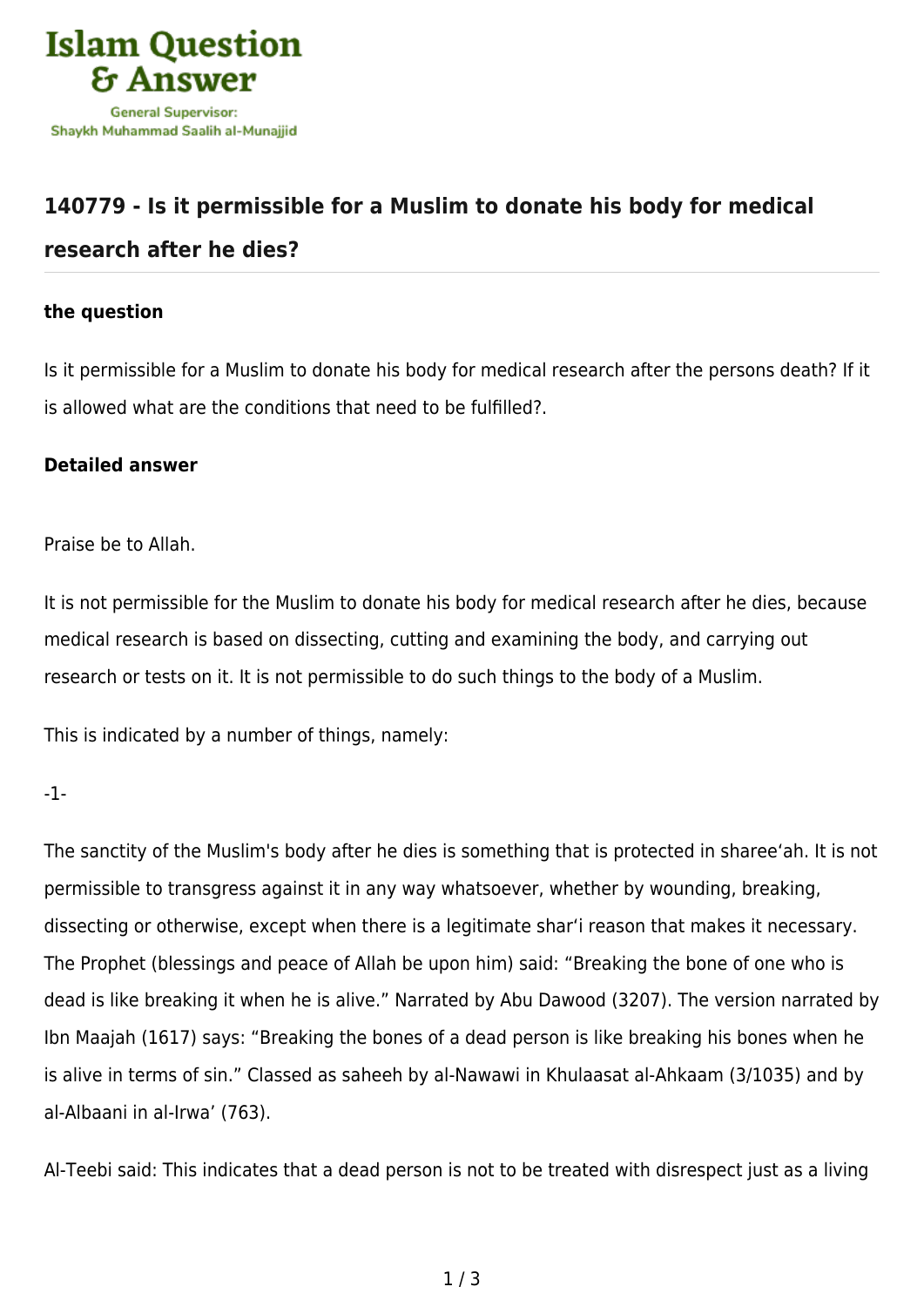

person is not to be treated with disrespect. End quote from 'Awn al-Ma'bood (9/18)

Al-Baaji said: This means that he has the same level of sanctity when he is dead as he has when he is alive, and that breaking his bone when he is dead is haraam just as it is haraam to break it when he is alive.

End quote from al-Muntaqa Sharh al-Muwatta' (2/63).

-2-

What must be done to the Muslim's body after he dies is to wash him, shroud him and offer the funeral prayer over him, then bury him. Donating his body for medical research means that these obligatory duties are not done.

-3-

Using the Muslim's body as material for dissection, training and teaching is contrary to the honour that Allah has bestowed upon him .

With regard to the need to dissect bodies for scientific research, this need may be met by using the bodies of those who are not protected in sharee'ah. [The one who is not protected in sharee'ah is the kaafir who is in a state of war with the Muslims or the one who has apostatised from Islam.]

A statement to that effect was issued by the Council of Senior Scholars in which it says:

And since dissecting involves a loss of dignity, and since there is no necessity for dissecting them because it is possible to obtain dead bodies that are not protected by sharee'ah, the Council believes that dissections should be restricted to such bodies and not bodies of people who are protected by sharee'ah.

Abhaath Hay'at Kibaar al-'Ulama' (2/84); to read the statement in full, please see the answer to